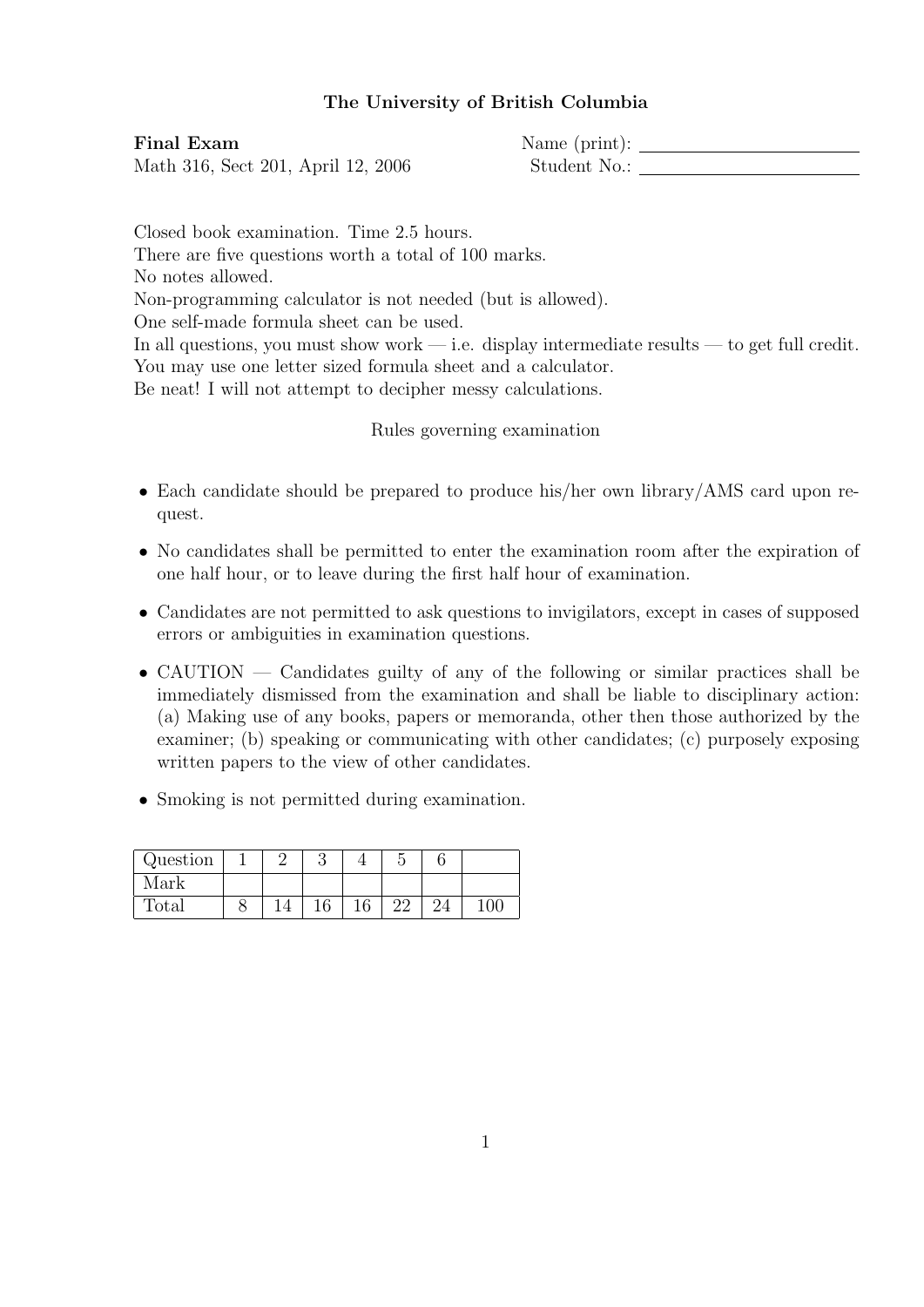$\begin{minipage}{.4\linewidth} \textbf{Final Exam} & \textbf{Name (print):} \begin{minipage}{.4\linewidth} \textbf{13.16, Sect 201, April 12, 2006} & \textbf{Student No.:} \end{minipage} \end{minipage}$ 

Problem 1. Find all singular points of the given equation and determine whether each one is regular or irregular.

$$
(x2 + x - 2)y'' + (x + 1)y' + 2y = 0.
$$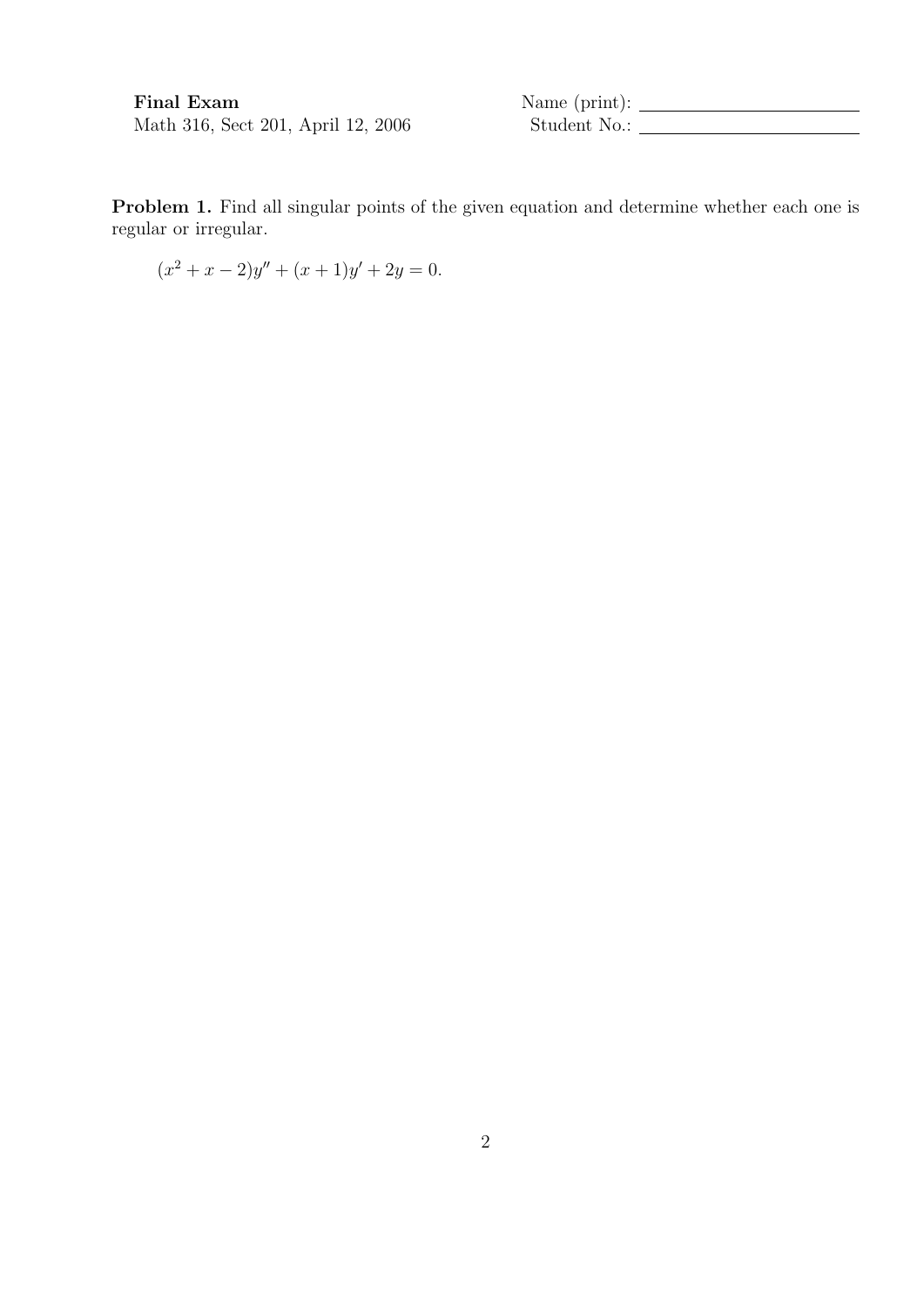Final Exam Name (print):

Problem 2. Consider the ODE

 $4xy'' + 2y' + y = 0.$ 

- 1. Verify that  $x = 0$  is a regular singular point.
- 2. Find the indicial equation.
- 3. Find the recurrence relation.
- 4. Find the first three non-zero terms of the both linearly independent series solutions.
- 5. Find the radii of convergence of the series solutions.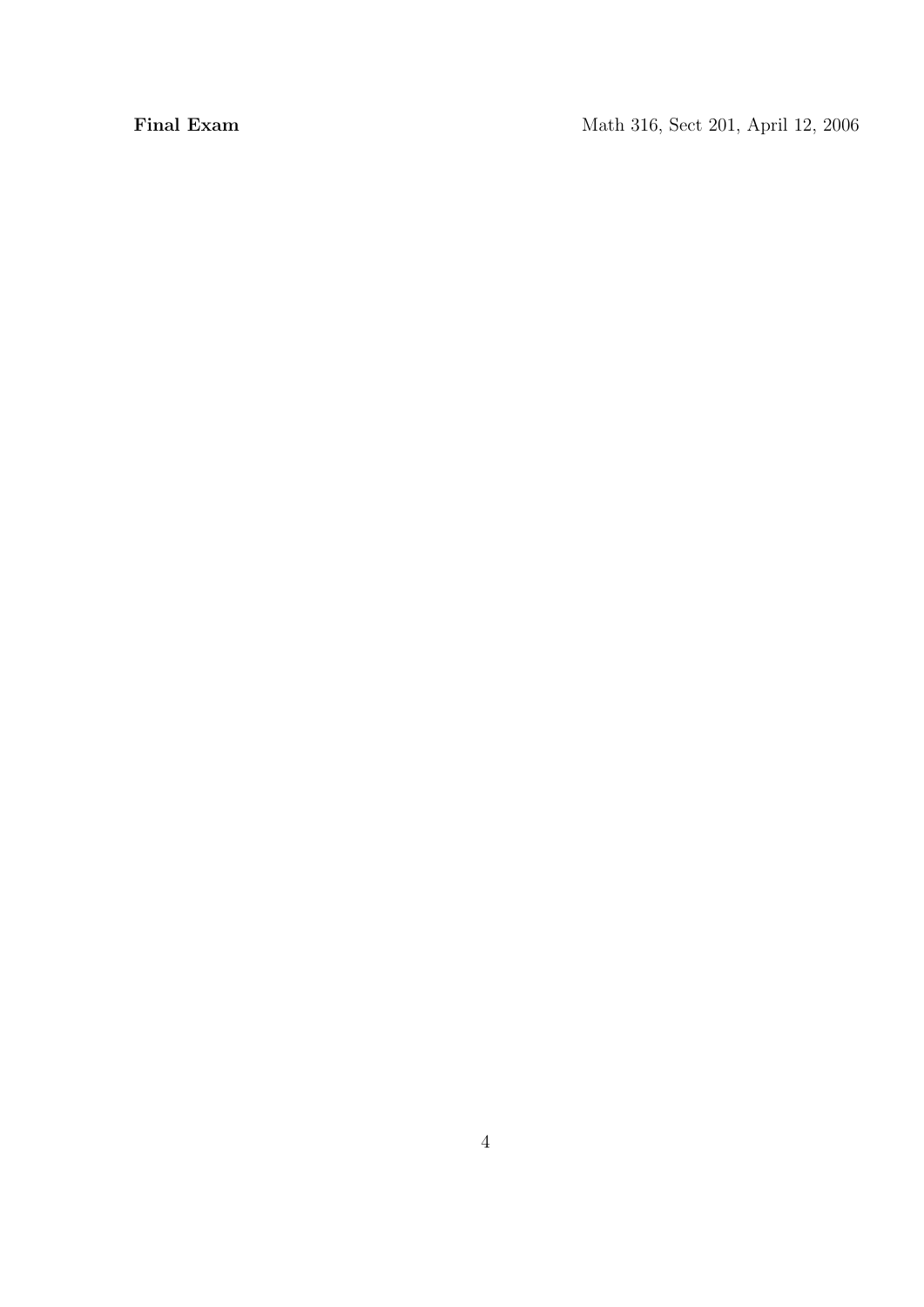Math 316, Sect 201, April 12, 2006 Student No.:

Final Exam Name (print):

Problem 3. Consider a bar of length 1 whose left end is kept at zero degrees and whose right end is insulated, with some initial heat distribution  $f(x)$ . State the initial-boundary value problem appropriate for this situation. Find the temperature distribution in the bar at any time t. (Take  $c^2 = 1$ .)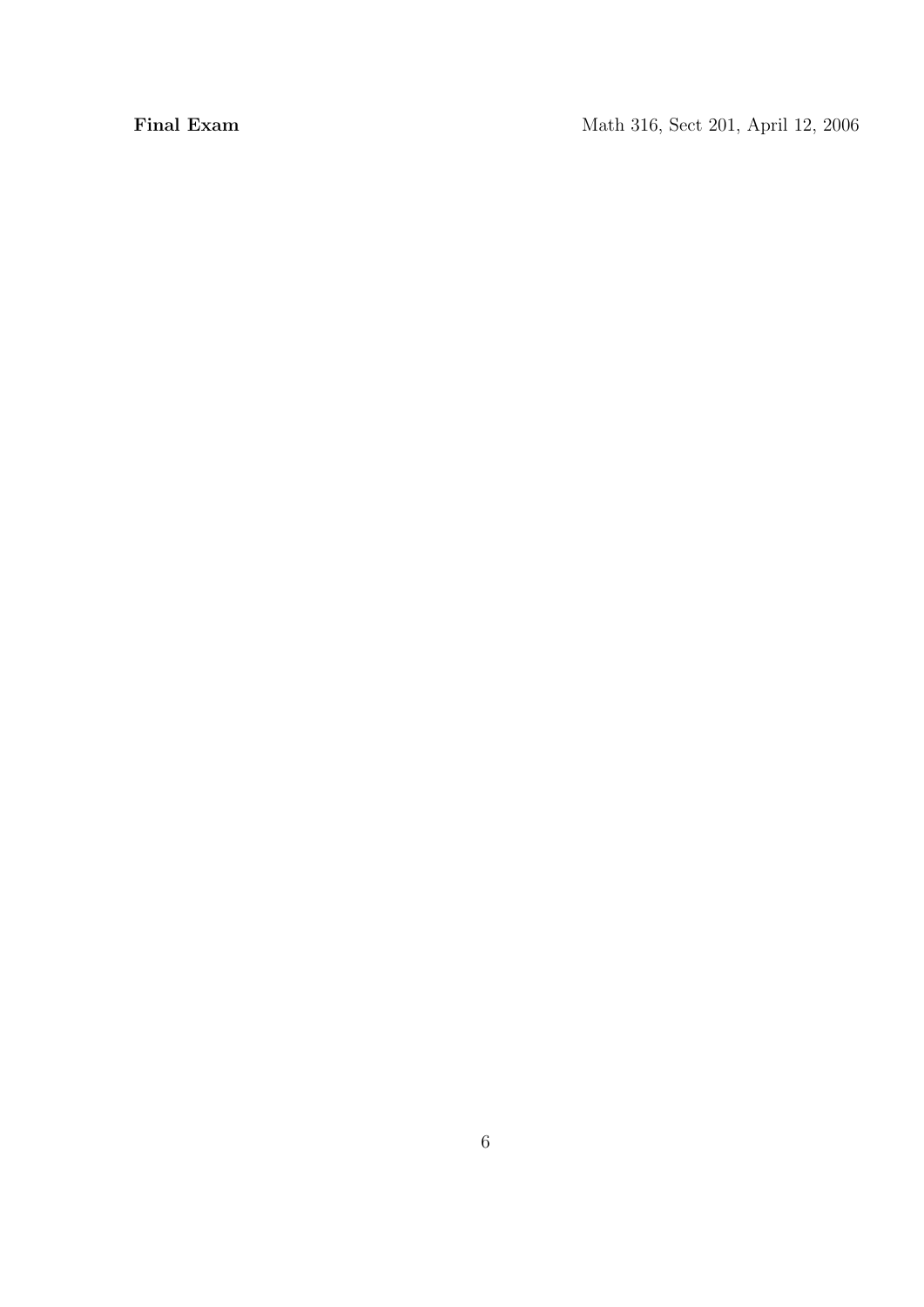Final Exam Name (print):

**Problem 4.** Solve the initial boundary value for the wave equation  $u_{tt} = c^2 u_{xx}$ ,  $0 < x < 1$ ,  $t > 0$  with boundary conditions  $u(0, t) = u(1, t) = 0$  and initial conditions  $u(x, 0) = f(x)$ ,  $u_t(x, 0) = g(x)$ , where

 $f(x) = 2 \sin 2\pi x + 3 \sin 3\pi x$ ,  $g(x) = \sin \pi x$ .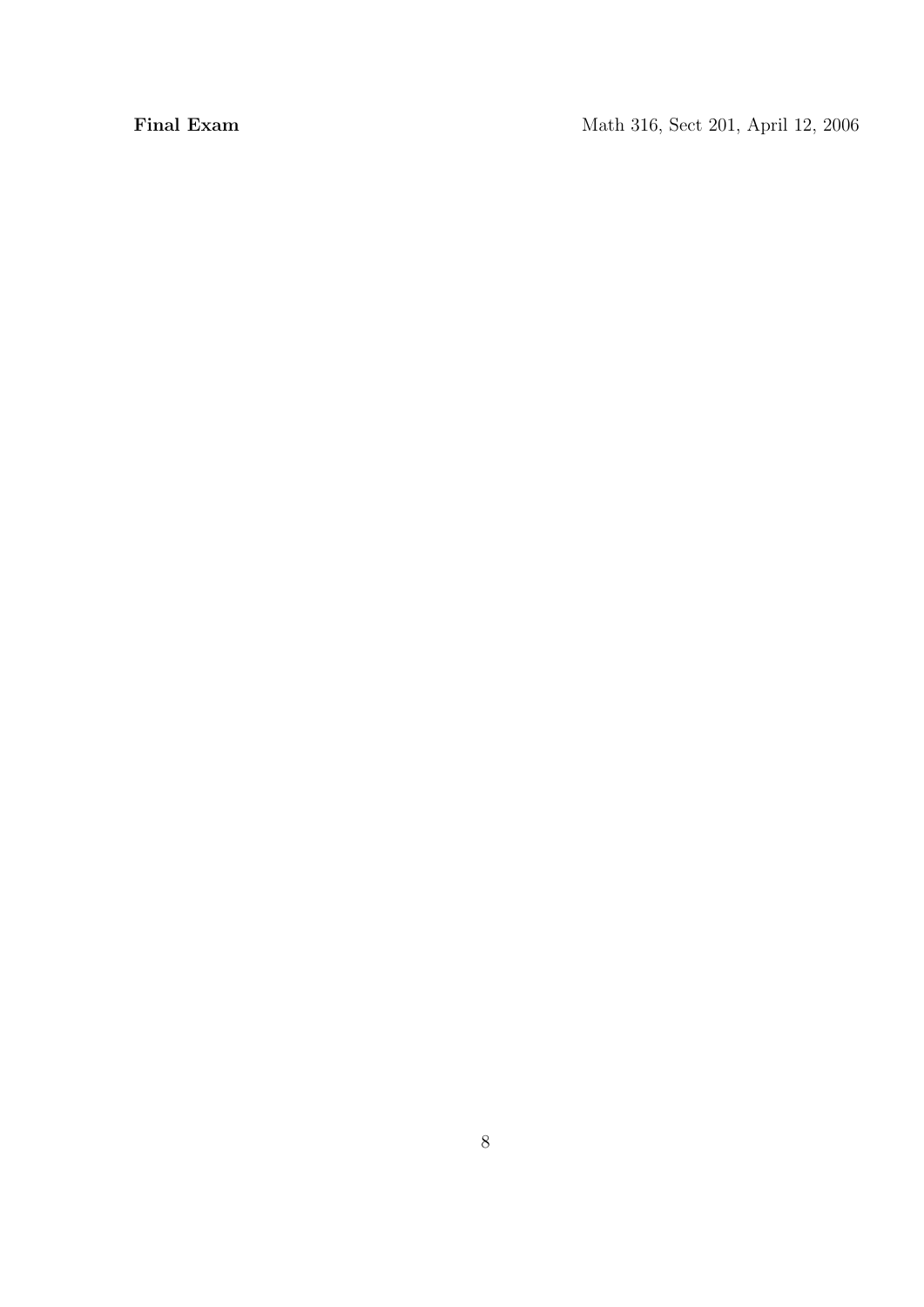$\begin{minipage}{.4\linewidth} \textbf{Final Exam} & \textbf{Name (print):} \begin{minipage}{.4\linewidth} \textbf{12, 2006} & \textbf{Student No.:} \end{minipage} \end{minipage}$ 

Problem 5. Solve the 2-dimensional heat problem with u vanishing on the boundary of rectangle  $0 \le x \le a, 0 \le y \le b$  and given initial heat distribution

$$
f(x,y) = 8\sin\frac{\pi x}{a}\sin\frac{\pi y}{b} - \sin\frac{2\pi x}{a}\sin\frac{3\pi y}{b}.
$$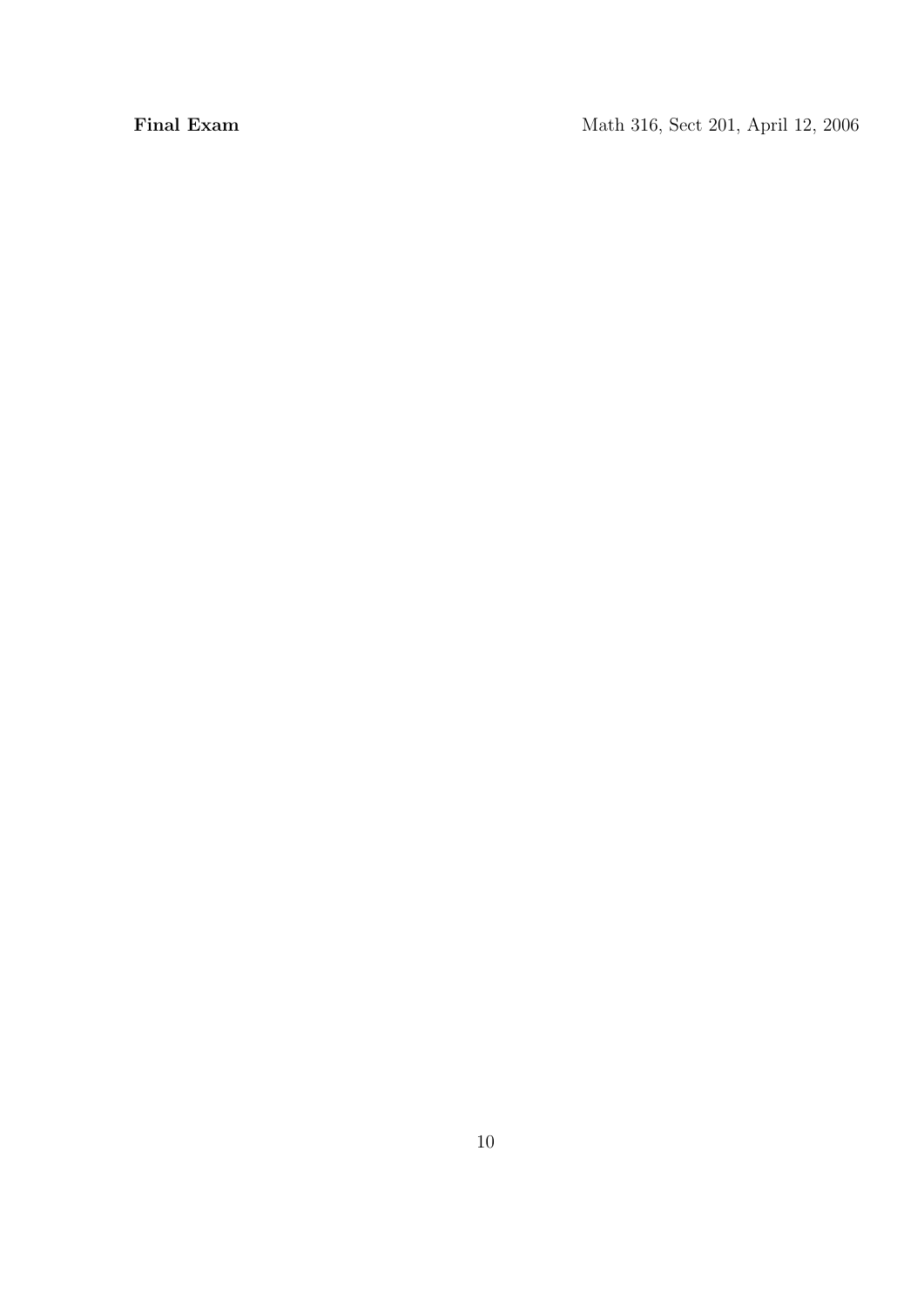Final Exam Name (print):

**Problem 6.** Solve the vibrating problem for circular membrane of radius 1 with  $c = 1$ , clamped along its circumference for the given initial data

 $u(r, \theta, 0) = J_3(\alpha_{32r}) \sin 3\theta, \qquad u_t(r, \theta, 0) = 0,$ 

where  $\alpha_{32}$  is the second positive zero of function  $J_3$ .